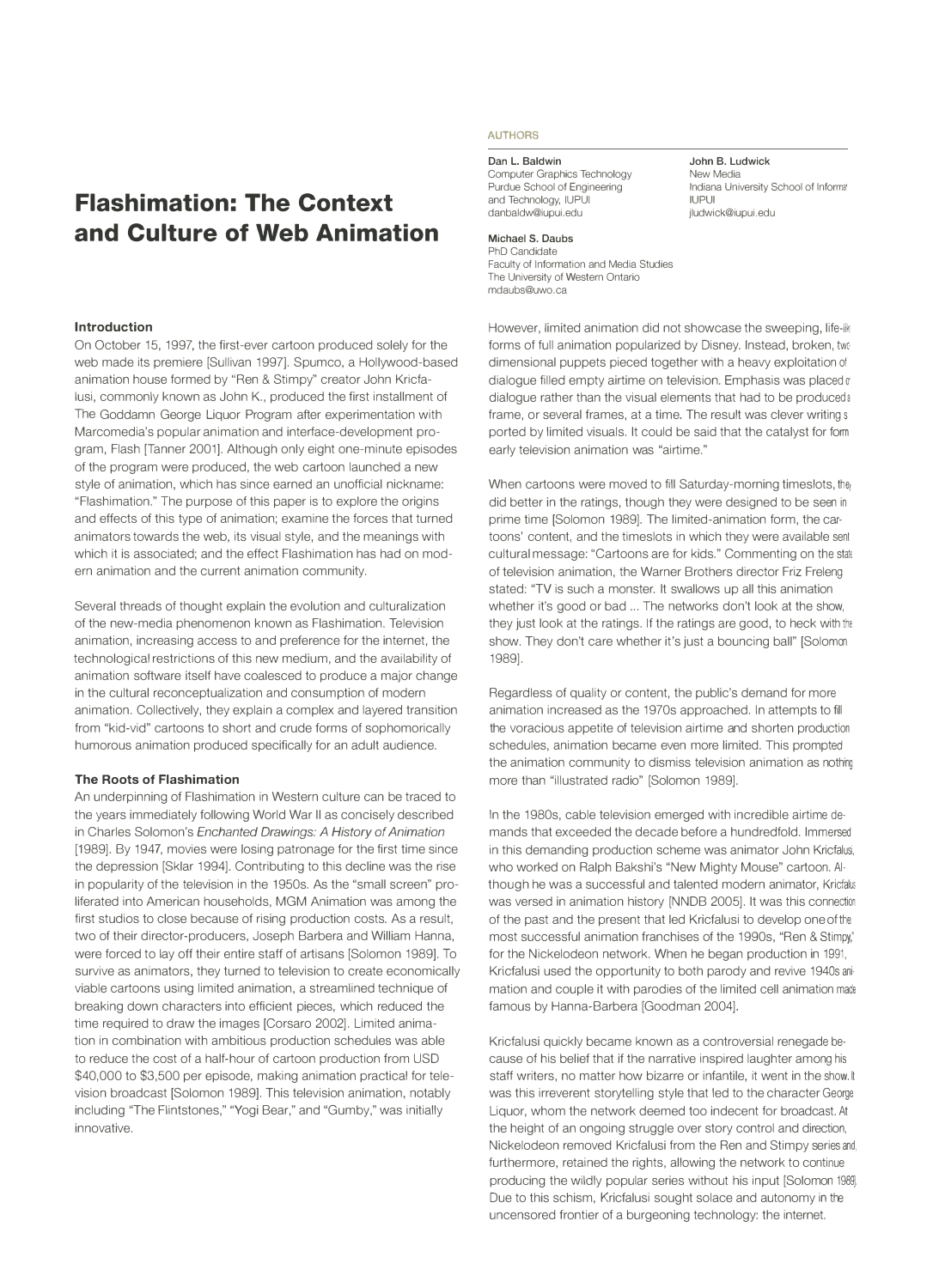Kricfalusi saw the web as his salvation and "the future of everything" [Tanner 2001]. In an interview with Wired in 1997, Kricfalusi said: "What you see every day on the street and laugh at, you aren't allowed to see in a cartoon. Well, now you can" [Sullivan 1997]. By producing his own cartoon exclusively for distribution on the internet, Kricfalusi was able to circumvent this corporate control. The first installment of "The Goddamn George Liquor Program" is certainly full of imagery, vocabulary, and characters that would be deemed unfit for broadcast on American television including, among other things, the title of the "show" itself and a detailed animation of a dog passing excrement. Indeed, internet content produced a stark contrast to the landscape of contemporary broadcast television; popular programming like "Touched By An Angel" and "7th Heaven" proliferated and were at the top of the Parents Television Council Publications "Most Family-Friendly Shows" (1998].

## **The Creation of a New Visual Style**

Along with content dissimilarity, the process of creating a cartoon for the web involved the development of a new visual and animation style developed out of real-world constraints. To understand the aesthetics created by these restrictions, we must first briefly explore some technical concepts. In commenting upon the development of online virtual worlds, Manovich (2001] notes: "Because of the limited bandwidth of the 1990s internet, virtual world designers have to deal with constraints similar to and sometimes even more severe than those faced by game designers two decades earlier." This same bandwidth limitation affected web animation as well. In the words of John Kricfalusi:

When we started using Flash for animation on the Internet back in 1996, we were told the program couldn't do this and couldn't do that. Everything I was told couldn't be done, I figured out a way to do it ... Of course, the trick is to get the medium and the joke to work together. [The Hollywood Reporter 2005]

The "trick" to which Kricfalusi is referring is the mastery of three core principles of Macromedia Flash itself: vector graphics, "tweening," and the employment of symbols.

As opposed to raster images such as the common web JPEG and GIF image types, which must store colour information for every pixel to create an image, vector images are defined by essential coordinates or, in other words, mathematically [Ulrich 2004]. For example a square is defined by its four vertices, or a circle by its center and radius. Since significantly less data are stored for each object, vector images are significantly smaller in file size and therefore more viable for internet delivery.

"Tweening," short for "in-betweening," is the automatic process of generating incremental frames between "keyframes" to give the appearance that the image in the first key frame evolves smoothly to result in the second [Ulrich 2004]. This process removes the need of animating every frame as in traditional cell animation. Instead, "keyframes" mark the start and end of a movement and the computer interpolates the frames or motion in between. The result is an animation technique perfectly suited for a swift production schedule. Additionally, in a web cartoon, these calculations take place on the viewer's computer, significantly reducing the download time for a Flash cartoon.

A third technique engineered by Macromedia Flash to combat bandwidth limitations is the concept of the "symbol": an element (a graphic, tween, movie clip, button, etc.) that can be repeatedly used within a Flash animation. Urlich (2004] describes the symbol as a "master recipe." Each instance of a symbol refers back to the master, with only changes in size, colour, and orientation recorded, a method that is more efficient than even using duplicate vector shapes. In addition, symbols themselves can contain other symbols, allowing for a modular structure [Urlich 2004]. Thus, seemingly complex characters or animations can be constructed from simple, reusable elements that, as Manovich explains, can be "assembled into larger-scale objects but continue to maintain their separate identities" [Manovich 2001]. The incorporation of symbols within the Flash environment, and their utilization by modern artists, directly mirrors the limited animation practices developed in the 1950s.

The culmination of these techniques, made necessary by the technological limitations of the internet, namely bandwidth, results in a unique visual style, much different from traditional hand-drawn cell animation. Certainly the character designs are unique (those in "The Goddamn George Liquor Program" are characteristic of Kricfalusi's other cartoon characters), but the general style common to all early Flashimations includes simple, clean shapes, limited colouring, and a simplified animation that is more akin to moving illustrations than traditional, full animation. The development of this visual style must not be dismissed, however, as a necessity of technology. While it is certainly tempting to interpret new media, including web cartoons, as having two separate layers, what we might call a "cultural layer" and a "computer layer," we must examine how these forms interact [Manovich 2001]. In the words of Manovich (2001]:

Because new media is created on computers, distributed by computers, and stored and archived on computers, the logic of a computer can be expected to significantly influence the traditional cultural logic of media; that is, we may expect that the computer layer will affect the cultural layer. The ways in which the computer models the world ... influence the cultural layer of new media, its organization, its emerging genres, its contents.

We can see this is certainly true in the example of Flashimations produced for the web: the computer layer has a direct effect on the cultural layer. We can also approach this as a consideration of form versus content. Because new media can be presented in several different forms, it is difficult to see a connection between the form or interface and the content [Manovich 2001]. We assume a separation exists. The problem is that proposing a separation between form and content is suggesting that content exists before form in some sort of "idealized medium-free realm" [Manovich 2001]. However, there is a "motivated connection" between content and form in art, or to use new media terms, content and interface [Manovich 2001]. In short, "the choice of a particular interface is motivated by a work's content to such a degree that it can no longer be thought of as a separate level. Content and interface merge into one entity and can no longer be taken apart" [Manovich 2001]. This is not a notion developed with the rise of new media. In referring to forms of art, Kandinsky (1984] wrote in 1912: "The form is the outer expression of the inner content ... [n]ecessity creates the form.".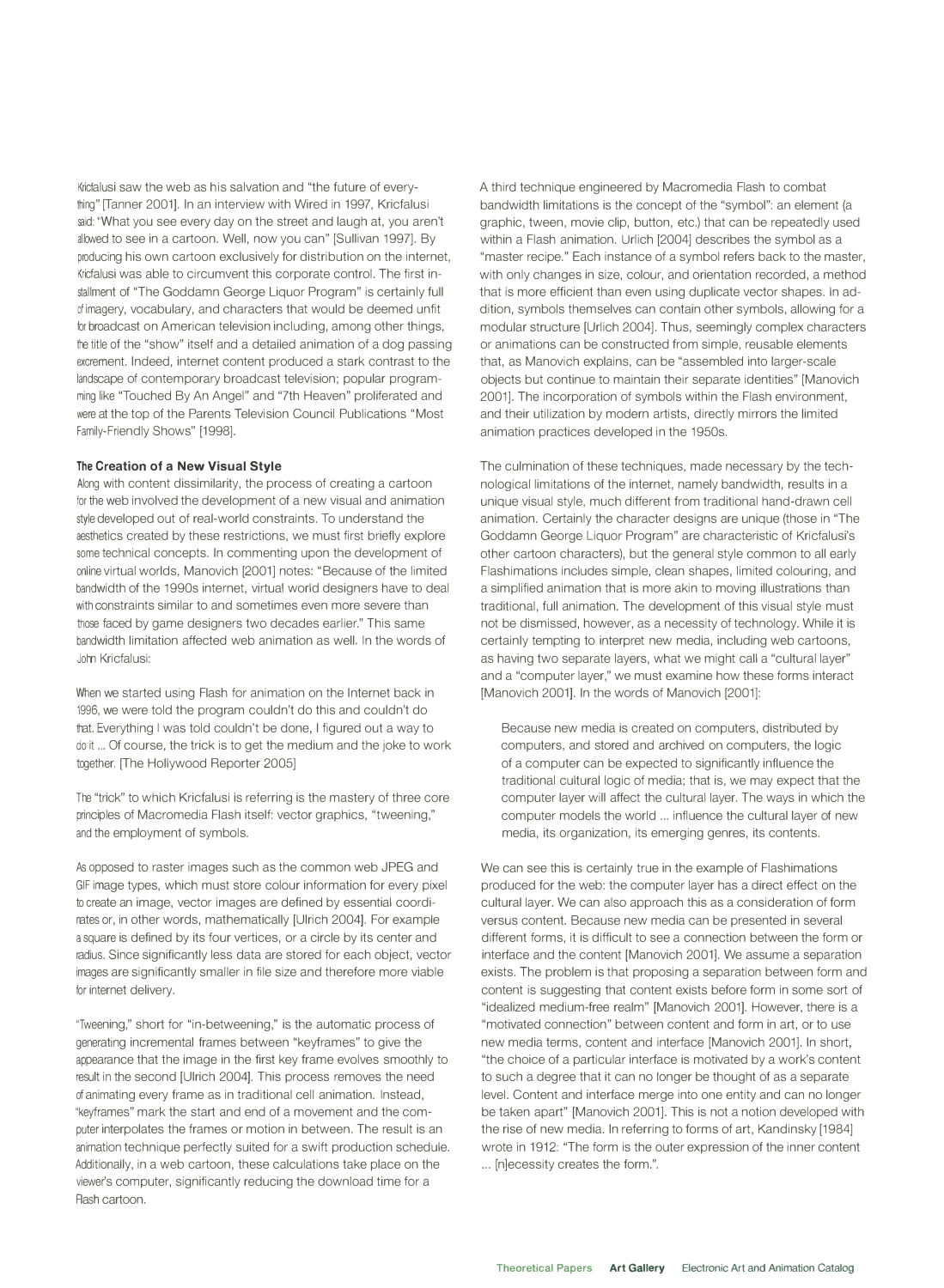But what are the ramifications of this interplay between content and medium? What message does the form of Flashimation contain? These questions lead to speculation on whether the visual style of Flashimation provides any insight into the type of content presented in the animation. This concept is not limited to Flash animations. McCloud [1994] notes that static cartoons or drawings are nothing more than icons, images used to "represent a person, place, thing, or idea." He later notes that the style of those images can indicate the type of cartoon strip being viewed. In other words, the form or style becomes an indication of the content. Case in point: the level of abstraction apparent in the rendering of a character can indicate if the story is a serious adventure comic or a humorous comic strip. But McCloud takes his point further, stating that the simplified artistic style in cartoons has the effect of focusing the reader's attention on specific details and ideas; it amplifies meaning.

As noted above, Flashimations contain not only simplified art and colouring, but also simplified animation. If McCloud's statement is true, then what is the amplified meaning of Flash cartoons? In other words, what does the visual style of Flashimations signify? We can begin to decode this problem by considering the first episode of "The Goddamn George Liquor Program" discussed above. While this cartoon would have been considered shocking, or at least indecent, if seen on television in the United States in 1997, the fact that it was shown on the web - that it was Flashimation - made the crude and/ or obscene elements acceptable. In essence, the crude animation style allows the crude content. Because society has been exposed to Macromedia Flash cartoons for nearly a decade, and their popularity has grown, modern users have acclimated to this animation style. In addition, users have become acclimated to the content as well, or to the idea that a Flashimation might contain crude content. The point of interaction (in this case, a web browser or player accessing a web-based cartoon) "acts as a code that carries cultural messages" [Manovich 2001]. As Manovich explains:

In cultural communication, a code is rarely simply a neutral transport mechanism; usually it affects the messages transmitted with its help. For instance it may make some messages easy to conceive and render others unthinkable. A code may also provide its own model of the world, its own logical system, or ideology. [2001]

The visual aesthetics of a Flashimation might now have the effect of signifying a certain amount of crude or obscene content, and our new cultural ideology keyed by the visual style of Flashimation tells us to accept this crudity with humour rather than shock or disgust. The form itself defines the content and the reaction the user or viewer should experience.

#### **Flashimation vs. Animation**

On the AnimationNation.com message board, a community comprised of industry professionals and self-proclaimed "Voice of the Animation Industry," one animator proclaims: "It's hard when toilet humour gets picked up over your intelligent, well-thought content" [AliasMoze 2001]. As stated previously, limited animation was cultured by early television, and industry professionals like Friz Freleng voiced their concerns over the paradigm shift of content and style. This new technology, or "monster" in his opinion, threatened the craft and livelihood of an entire industry. Half a century later, in the midst of yet another technological tsunami, has the resentment in the industry changed or merely its target? Another AnimationNation.com

member says:

Frankly, Flash animation, with its replacement of body parts approach, reminds me of back when I was in public school, where some of the less artistically inclined kids would avoid having to actually draw or paint by instead cobbling together cut'n'paste photo collages for their art assignments. Looks to me like the cut'n'paste kiddies have grown up and taken over the industry now [PonsonByBritt 2001].

Technology is not the only problem confronting industry profession· als today. Adding to the anguish felt by many modern animators is the proliferation of inferior artists, which has generated an oversupply of substandard work. Art, design, and animation software abounds, and its broad availability provides multitudes with options other than the formal academic arenas or apprenticeships where artists once trained and honed their craft. C. C. Edwards, a freelance animator working in New York, states:

One consistent thing that technology has done for all the commercial arts is enabling less and less talented people to participate in the artform. Why learn how to draw and animate the way the old masters did when you can click a mouse and move thing, around? [2006, pers. comm., 16 January]

But is the integration of the masses into a once small, tightly knit industry a valid concern for today's animation community? According to Jeremy Semour, an animation director at Primal Screen Studios in Atlanta, Georgia, it is not.

I feel that this helps the animation community. If someone wanted to do a short animation, traditionally it would take a team of people and months of time. Projects like that can now be accom· plished by a fraction of staff, and much less time. This also floods the market with a large amount of animation, which pushes us to do better work. [2006, pers. comm., 18 January]

### **Conclusion**

As the last quote indicates, perhaps the proliferation of Flashimation, which is now appearing on television as well as the internet, is not as negative as some within the animation community fear. Exploration of the roots of Flashimation, starting in the late 1950s and early 1960s with shows such as "The Flintstones," demonstrates that the introduction of cheaply produced, limited-animation cartoons is not a recent event. Despite the frustrations and fears expressed by animators in that era, more traditional animation, as in feature films, thrived. In addition, an examination of the interplay between the form and content of Flashimation suggests that the visual style may be becoming more prevalent simply because of its relation to the content of these cartoons rather than the result of falling standards across the entire animation field. In short, crude or sophomoric animation indicates the crude or sophomoric humour which seems to be in demand. Similar parallels between form and content are apparent in Japanese-produced anime cartoons, in which visual style is often a clear indicator of the type of cartoon (drama, comedy, action, etc.) being viewed. This semiotic value of Flashimation, especially in conjunction with its appearance on television, which does not have the technical constraints of the late-1990s internet that influenced the visual style of Flash cartoons, is worthy of further investigation.